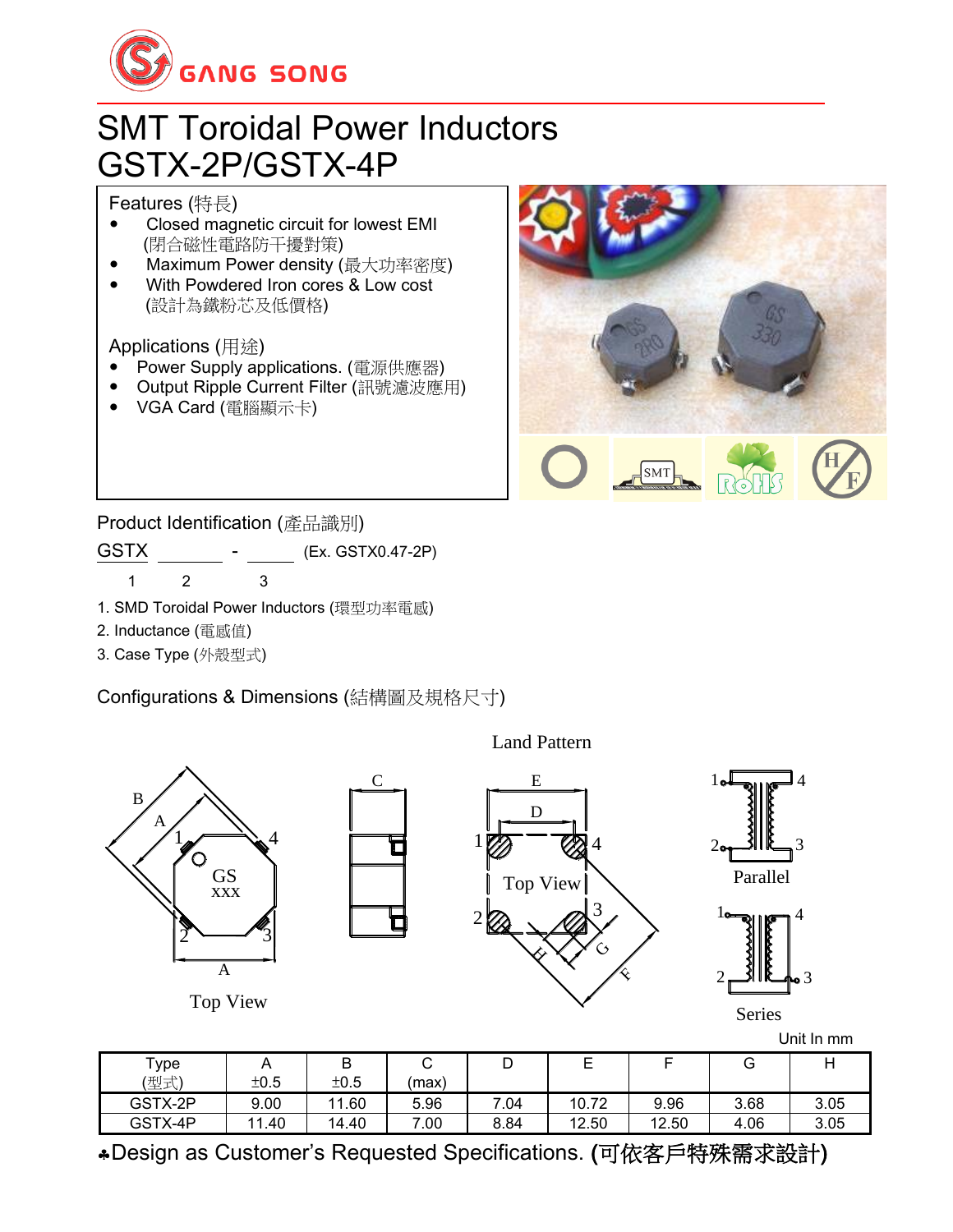

## SMD Toroidal Power Inductors GSTX -2P

Electrical Characteristics for GSTX-2P Series [GSTX-2P 系列電子特性規格]

|                    | Parallel<br>(並聯式) |                 |               |        | Series (串聯式) |                 |               |        |
|--------------------|-------------------|-----------------|---------------|--------|--------------|-----------------|---------------|--------|
| <b>Part Number</b> | $L(\mu H)$        | $L$ @ IDC       | $DCR(\Omega)$ | IDC(A) | $L(\mu H)$   | $L$ @ IDC       | $DCR(\Omega)$ | IDC(A) |
| 產品料<br>號           | ±20%              | $(\mu H)$ (min) | (max)         | (max)  | ±20%         | $(\mu H)$ (min) | (max)         | (max)  |
|                    | 電感值               | 電感值             | 直流阻抗          | 定格電流   | 電感值          | 電感值             | 直流阻抗          | 定格電流   |
| GSTX0.47-2P        | 0.54              | 0.42            | 0.006         | 5.90   | 2.18         | 1.69            | 0.024         | 2.95   |
| GSTX0.68-2P        | 0.85              | 0.64            | 0.008         | 5.40   | 3.40         | 2.55            | 0.029         | 2.70   |
| GSTX1-2P           | 1.22              | 0.89            | 0.009         | 5.00   | 4.90         | 3.57            | 0.034         | 2.50   |
| GSTX2-2P           | 2.18              | 1.56            | 0.014         | 3.90   | 8.70         | 6.26            | 0.056         | 1.95   |
| GSTX5-2P           | 4.90              | 3.57            | 0.032         | 2.50   | 19.58        | 14.26           | 0.128         | 1.25   |
| GSTX8-2P           | 7.65              | 5.31            | 0.040         | 2.30   | 30.60        | 21.23           | 0.159         | 1.15   |
| GSTX10-2P          | 9.83              | 6.73            | 0.045         | 2.10   | 39.30        | 26.92           | 0.179         | 1.05   |
| GSTX15-2P          | 14.99             | 10.51           | 0.085         | 1.60   | 59.98        | 42.02           | 0.339         | 0.80   |
| GSTX20-2P          | 19.58             | 13.37           | 0.097         | 1.50   | 78.34        | 53.48           | 0.387         | 0.75   |
| GSTX25-2P          | 24.79             | 16.60           | 0.109         | 1.40   | 99.14        | 66.38           | 0.436         | 0.70   |
| GSTX33-2P          | 32.67             | 21.29           | 0.126         | 1.30   | 130.70       | 85.17           | 0.503         | 0.65   |
| <b>GSTX50-2P</b>   | 49.10             | 35.31           | 0.306         | 0.82   | 196.38       | 141.24          | 1.221         | 0.41   |
| GSTX68-2P          | 68.85             | 47.93           | 0.362         | 0.76   | 275.40       | 191.71          | 1.447         | 0.38   |
| <b>GSTX100-2P</b>  | 99.14             | 69.56           | 0.541         | 0.62   | 396.58       | 278.22          | 2.162         | 0.31   |
| GSTX150-2P         | 148.10            | 100.07          | 0.666         | 0.56   | 592.42       | 400.27          | 2.661         | 0.28   |
| <b>GSTX200-2P</b>  | 201.59            | 138.49          | 0.951         | 0.46   | 806.34       | 553.97          | 3.804         | 0.23   |
| GSTX300-2P         | 300.42            | 197.52          | 1.176         | 0.42   | 1201.70      | 790.08          | 4.703         | 0.21   |

※Test Freq. : 1KHz / 0.25V.

※Operating Temp. :  $-40^{\circ}$ C ~  $+125^{\circ}$ C

※Storage Temperature&Humidity : ≦ 40℃ & 70% RH maximum